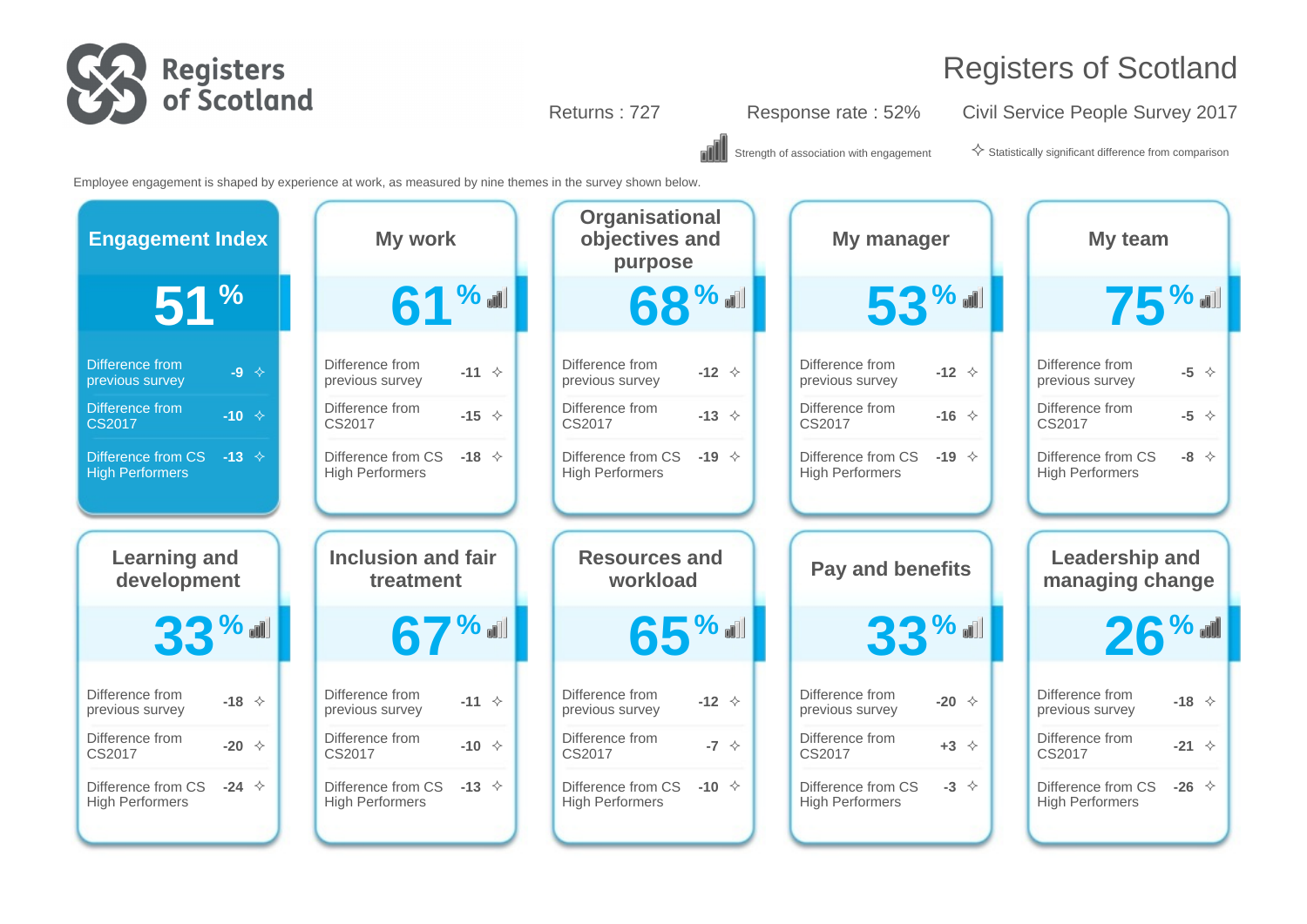

Returns : 727 Response rate : 52% Civil Service People Survey 2017

Strength of association with engagement  $\Diamond$  Statistically significant difference from comparison

48%

The table below shows how you performed on each of the nine themes ranked by the strength of association with engagement. The themes which have the strongest association with engagement should be the focus for action. See the appendix for further details.

| <b>Drivers of</b><br><b>Engagement</b> | Strength of<br>association<br>with | <b>Theme</b><br>score %<br>engagement Positive | <b>Difference</b><br>from<br>previous<br>survey | Difference from CS<br>from                     | <b>Difference</b><br>High<br>CS2017 Performers |
|----------------------------------------|------------------------------------|------------------------------------------------|-------------------------------------------------|------------------------------------------------|------------------------------------------------|
| Leadership and managing change         |                                    | 26%                                            |                                                 | $-18 \diamond $ $-21 \diamond $ $-26 \diamond$ |                                                |
| My work                                |                                    | 61%                                            |                                                 | $-11 \diamond 15 \diamond 118 \diamond$        |                                                |
| My manager                             | nN                                 | 53%                                            |                                                 | $-12 \diamond$ $-16 \diamond$ $-19 \diamond$   |                                                |
| Learning and development               |                                    | 33%                                            |                                                 | $-18 \diamond $ $-20 \diamond $ $-24 \diamond$ |                                                |
| Resources and workload                 | nĪ                                 | 65%                                            |                                                 | $-12 \diamond -7 \diamond$                     | $-10 \diamond$                                 |
| Pay and benefits                       | nI                                 | 33%                                            |                                                 | $-20 \diamond +3 \diamond$                     | $-3 \diamondsuit$                              |
| Organisational objectives and purpose  | nĪ                                 | 68%                                            |                                                 | $-12 \div -13 \div$                            | $-19 \diamond$                                 |
| Inclusion and fair treatment           | nĪ                                 | 67%                                            |                                                 | $-11 \diamond -10 \diamond -13 \diamond$       |                                                |
| My team                                |                                    | 75%                                            |                                                 | $-5 \diamond $ $-5 \diamond $                  | -8 $\leftrightarrow$                           |

## **Wellbeing**





## Discrimination, bullying and harassment



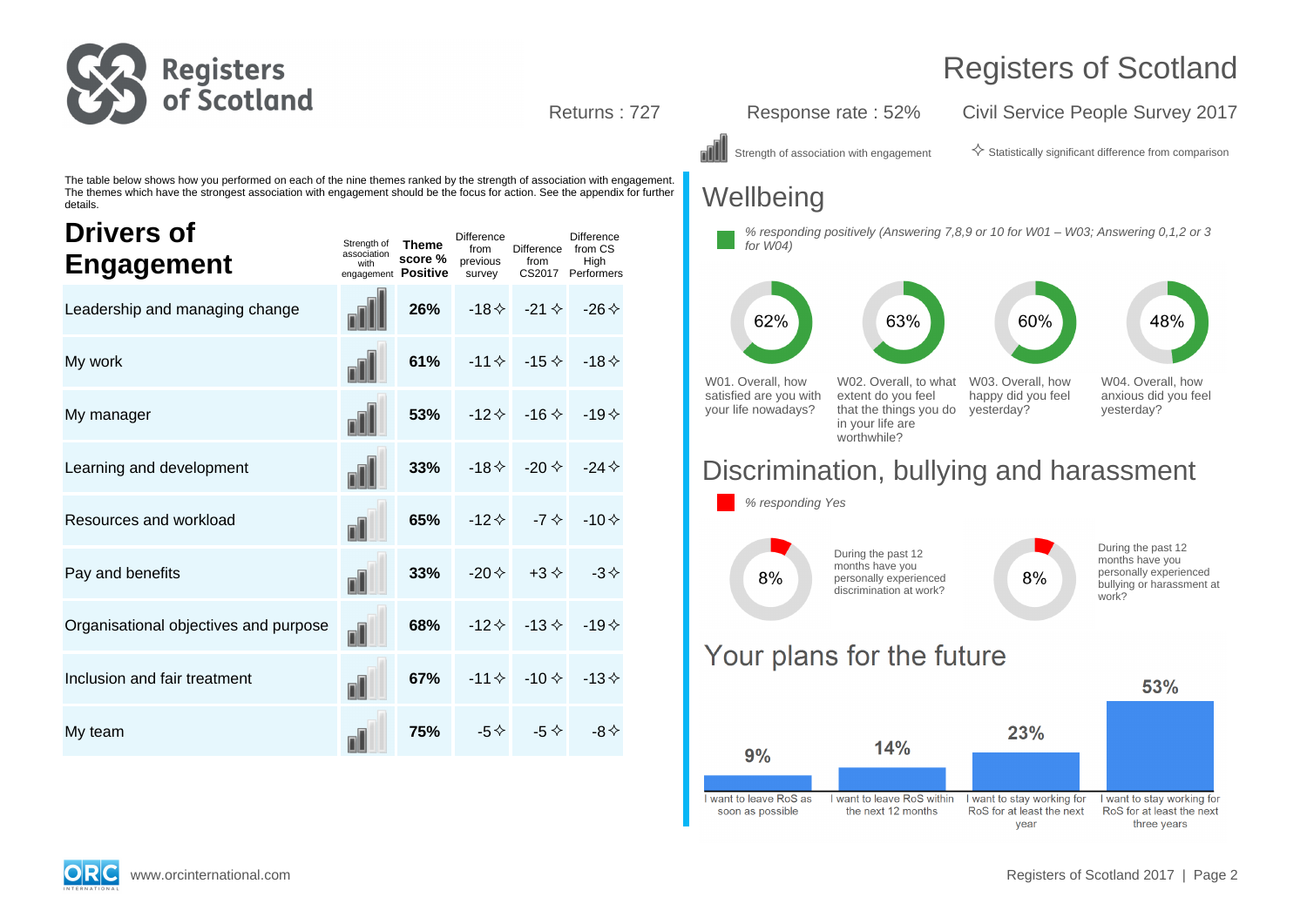

Returns : 727 Response rate : 52% Civil Service People Survey 2017

## **Headline scores**

|            | <b>Highest positive scoring</b><br>questions                                            | % Positive |            | <b>Highest neutral scoring</b><br>questions                                                                       | % Neutral |            | <b>Highest negative scoring</b><br>questions                                              | % Negative |
|------------|-----------------------------------------------------------------------------------------|------------|------------|-------------------------------------------------------------------------------------------------------------------|-----------|------------|-------------------------------------------------------------------------------------------|------------|
| <b>B18</b> | The people in my team can be relied upon to help<br>when things get difficult in my job |            | <b>B59</b> | Senior managers in RoS actively role model the<br>behaviours set out in the Civil Service Leadership<br>Statement |           | <b>B61</b> | I am aware of the Civil Service vision for 'A<br><b>Brilliant Civil Service'</b>          |            |
|            |                                                                                         | 87%        |            |                                                                                                                   | 47%       |            |                                                                                           | 58%        |
|            | B54 I am trusted to carry out my job effectively                                        |            | <b>B17</b> | Poor performance is dealt with effectively in my<br>team                                                          |           |            | B42 I feel that change is managed well in RoS                                             |            |
|            |                                                                                         | 86%        |            |                                                                                                                   | 44%       |            |                                                                                           | 55%        |
| <b>B26</b> | I am treated with respect by the people I work<br>with                                  |            | <b>B53</b> | Where I work, I think effective action has been<br>taken on the results of the last survey                        |           | <b>B52</b> | I believe that senior managers in RoS will take<br>action on the results from this survey |            |
|            |                                                                                         | 84%        |            |                                                                                                                   | 42%       |            |                                                                                           | 55%        |
|            | B01 I am interested in my work                                                          |            |            | B47 I am proud when I tell others I am part of RoS                                                                |           |            | B38 Senior managers in RoS are sufficiently visible                                       |            |
|            |                                                                                         | 81%        |            |                                                                                                                   | 41%       |            |                                                                                           | 54%        |
|            | B31 I have the skills I need to do my job effectively                                   |            | <b>B60</b> | My manager actively role models the behaviours<br>set out in the Civil Service Leadership Statement               |           | <b>B45</b> | I have the opportunity to contribute my views<br>before decisions are made that affect me |            |
|            |                                                                                         | 80%        |            |                                                                                                                   | 38%       |            |                                                                                           | 54%        |

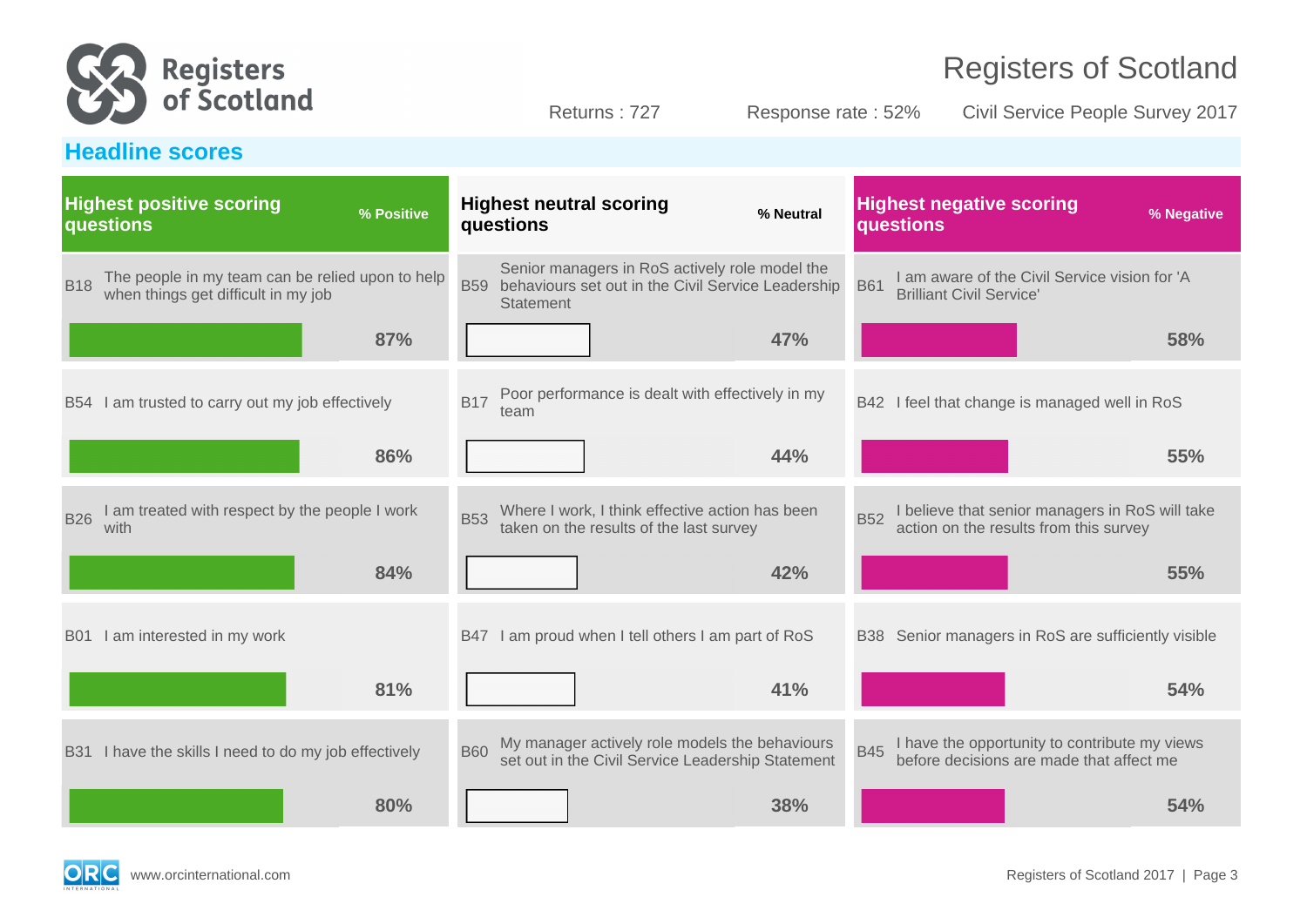

| All questions by theme                                            |                                                                                      |                                                               | $\Diamond$ indicates statistically significant difference from comparison<br>^ indicates a variation in question wording from your previous survey |                       |                                                                                                                                                                                    |                             |                                          |
|-------------------------------------------------------------------|--------------------------------------------------------------------------------------|---------------------------------------------------------------|----------------------------------------------------------------------------------------------------------------------------------------------------|-----------------------|------------------------------------------------------------------------------------------------------------------------------------------------------------------------------------|-----------------------------|------------------------------------------|
| $\mathbf{1}^{\prime\prime}$<br>My work<br>$-11$                   | <b>Difference</b><br>$\rightsquigarrow$<br>from<br>with<br>previous<br>nĪ<br>survey  | Strength of<br>association<br>Strongly<br>agree<br>engagement | Disagree<br>Neither<br>Agree                                                                                                                       | Strongly<br>disagree  | Difference<br>from previous<br>survey<br>% Positive                                                                                                                                | Difference<br>from CS2017   | Difference<br>from CS High<br>Performers |
| I am interested in my work<br><b>B01</b>                          |                                                                                      | 27                                                            | 54                                                                                                                                                 | $\vert 5 \vert$<br>13 | 81%<br>$-6$ $\Leftrightarrow$                                                                                                                                                      | $-9$ $\diamond$             | $-11$ $\diamond$                         |
| I am sufficiently challenged by my work<br>B <sub>02</sub>        |                                                                                      | 21                                                            | 47                                                                                                                                                 | 17<br>11              | 68%<br>$-9 \Leftrightarrow$                                                                                                                                                        | $-12$ $\diamond$            | $-15 \diamond$                           |
| My work gives me a sense of personal accomplishment<br><b>B03</b> |                                                                                      | 17                                                            | 44                                                                                                                                                 | 21<br><b>5</b><br>14  | 61%<br>$-13$ $\diamond$                                                                                                                                                            | $-16 \diamond$              | $-19 \diamond$                           |
| B04 I feel involved in the decisions that affect my work          |                                                                                      | 9 <sup>°</sup>                                                | 28<br>20<br>24                                                                                                                                     | 19                    | 37%<br>$-12$ $\leftrightarrow$                                                                                                                                                     | $-21$ $\diamond$            | $-27$ $\diamond$                         |
| I have a choice in deciding how I do my work<br><b>B05</b>        |                                                                                      | 17                                                            | 41<br>19                                                                                                                                           | 15<br> 8              | $-14$ $\diamond$<br>58%                                                                                                                                                            | $-17$ $\diamond$            | $-22$ $\diamond$                         |
| <b>Organisational</b><br>68%<br>objectives and purpose*           | <b>Difference</b><br>$-12 \div$ from<br>with<br>$\blacksquare$<br>previous<br>survey | Strength of<br>association<br>Strongly<br>agree<br>engagement | <b>Disagree</b><br>Neither<br>Agree                                                                                                                | Strongly<br>disagree  | *This theme score is based on one fewer question in this year's<br>survey. Previous survey scores have been recalculated on this<br>basis, to allow for the theme trend comparison |                             |                                          |
| I have a clear understanding of RoS' objectives<br><b>B06</b>     |                                                                                      | 12 <sub>2</sub>                                               | 54                                                                                                                                                 | 10 <sup>°</sup><br>20 | 66%<br>$-12$ $\diamond$                                                                                                                                                            | $-15 \diamond$              | $-20 \div$                               |
| B07 I understand how my work contributes to RoS' objectives       |                                                                                      | 16                                                            | 55                                                                                                                                                 | 8<br>18               | 71%                                                                                                                                                                                | $-13 \diamond -12 \diamond$ | $-16 \diamond$                           |

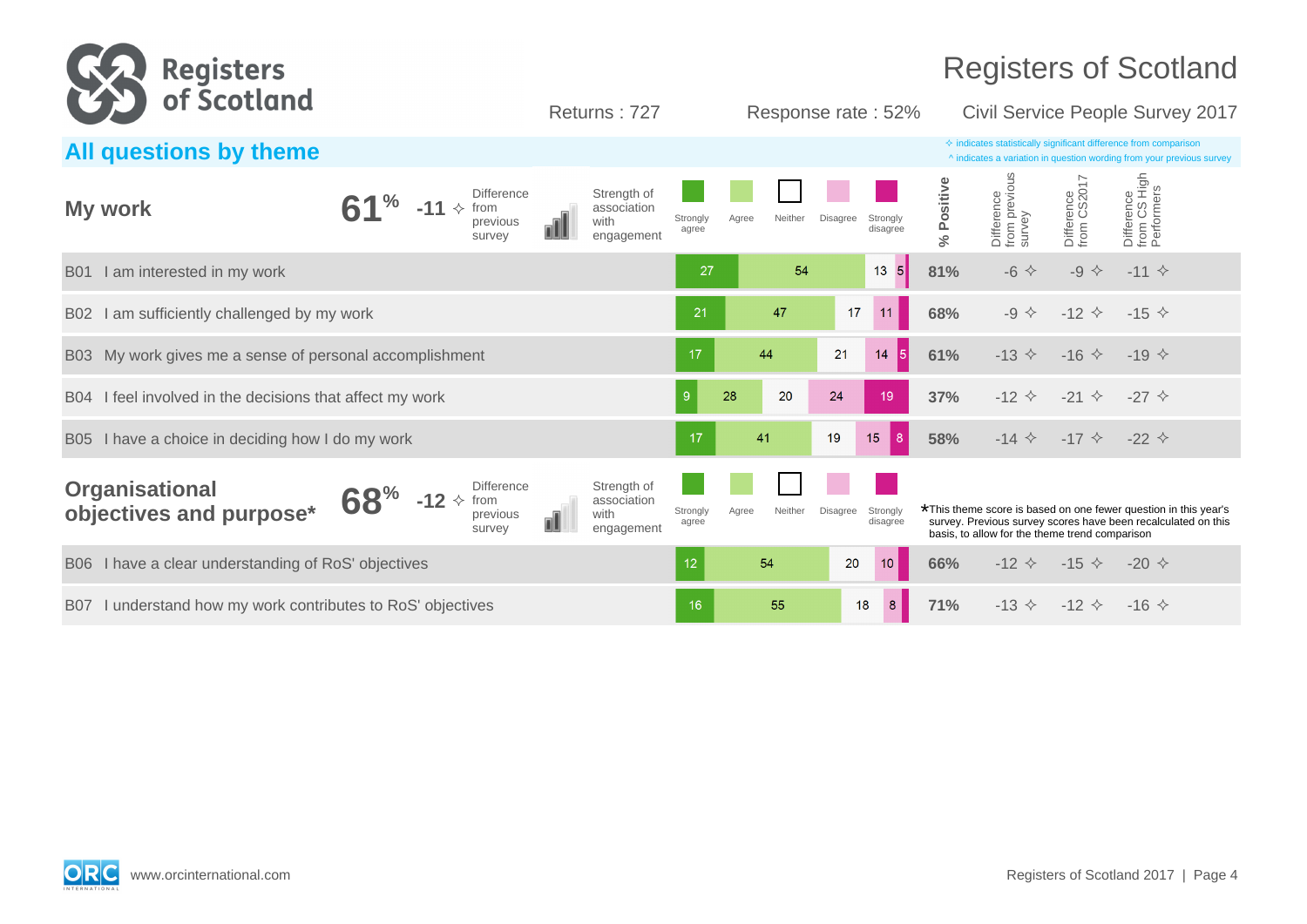

| All questions by theme                                                       |                                                                                                     |                                                                           | $\Diamond$ indicates statistically significant difference from comparison<br>^ indicates a variation in question wording from your previous survey |
|------------------------------------------------------------------------------|-----------------------------------------------------------------------------------------------------|---------------------------------------------------------------------------|----------------------------------------------------------------------------------------------------------------------------------------------------|
| My manager                                                                   | Strength of<br><b>Difference</b><br>from<br>association<br>with<br>previous<br>engagement<br>survey | Strongly<br>Neither<br>Disagree<br>Strongly<br>Agree<br>disagree<br>agree | Difference<br>from previous<br>survey<br>Difference<br>from CS High<br>Performers<br>Difference<br>from CS2017<br>Positive<br>گ<br>ج               |
| B08 My manager motivates me to be more effective in my job                   |                                                                                                     | 6 <br>37<br>$16\,$<br>27<br>14                                            | 51%<br>$-15$ $\diamond$<br>$-19$ $\diamond$<br>$-24$ $\diamond$                                                                                    |
| B09 My manager is considerate of my life outside work                        |                                                                                                     | 45<br>33<br>16                                                            | 78%<br>$-6$ $\Leftrightarrow$<br>$-7$ $\diamondsuit$<br>$-9$ $\diamond$                                                                            |
| B10 My manager is open to my ideas                                           |                                                                                                     | 8 <sup>°</sup><br>23<br>24<br>41                                          | 65%<br>$-12$ $\diamond$<br>$-17$ $\diamond$<br>$-20 \diamond$                                                                                      |
|                                                                              | B11 My manager helps me to understand how I contribute to RoS' objectives                           | 30<br>13 <sub>1</sub><br> 6 <br>13<br>38                                  | 51%<br>$-12$ $\diamond$<br>$-15 \diamond$<br>$-20 \diamond$                                                                                        |
| Overall, I have confidence in the decisions made by my manager<br><b>B12</b> |                                                                                                     | $10$ $7$<br>20<br>23<br>40                                                | 60%<br>$-14$ $\diamond$<br>$-14$ $\diamond$<br>$-19 \diamond$                                                                                      |
| B13 My manager recognises when I have done my job well                       |                                                                                                     | 46<br>20<br>19<br>11                                                      | 65%<br>$-9 \diamondsuit$<br>$-14 \diamond$<br>$-18 \diamond$                                                                                       |
| B14 I receive regular feedback on my performance                             |                                                                                                     | 11<br>32<br>26<br>21<br>10                                                | 42%<br>$-16$ $\Diamond$<br>$-26$ $\diamond$<br>$-30 \diamond$                                                                                      |
| B15 The feedback I receive helps me to improve my performance                |                                                                                                     | $9^{\circ}$<br>32<br>35<br>14                                             | 42%<br>$-21$ $\diamond$<br>$-25$ $\diamond$<br>$-16 \diamond$                                                                                      |
| I think that my performance is evaluated fairly<br><b>B</b> 16               |                                                                                                     | $12 \mid 6 \mid$<br>31<br>13<br>38                                        | 51%<br>$-12$ $\diamond$<br>$-15 \diamond$<br>$-19 \diamond$                                                                                        |
| Poor performance is dealt with effectively in my team<br>B17                 |                                                                                                     | 22<br>44<br>17<br><sup>6</sup><br>11 <sup>1</sup>                         | 28%<br>$-12$ $\diamond$<br>$-8$ $\leftrightarrow$<br>$-16 \diamond$                                                                                |

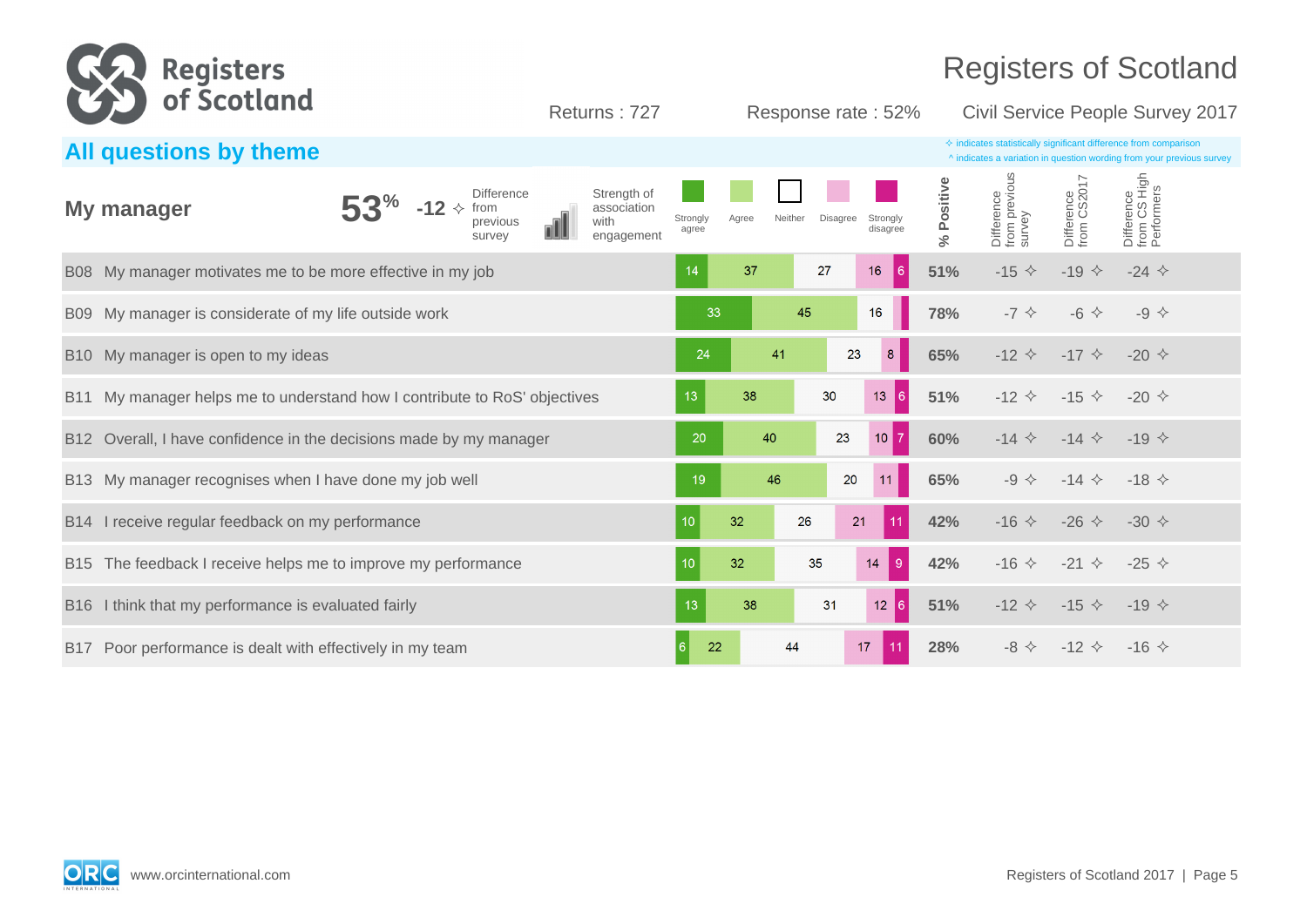

|            | All questions by theme                                                                                                                                  |                      |                  |                                         | $\Diamond$ indicates statistically significant difference from comparison<br>^ indicates a variation in question wording from your previous survey |                                       |                                |                                          |  |
|------------|---------------------------------------------------------------------------------------------------------------------------------------------------------|----------------------|------------------|-----------------------------------------|----------------------------------------------------------------------------------------------------------------------------------------------------|---------------------------------------|--------------------------------|------------------------------------------|--|
|            | Strength of<br><b>Difference</b><br>$-5 \diamond$<br>My team<br>association<br>from<br>with<br>previous<br>engagement<br>survey                         | Strongly<br>agree    | Neither<br>Agree | <b>Disagree</b><br>Strongly<br>disagree | % Positive                                                                                                                                         | Difference<br>from previous<br>survey | O17<br>Difference<br>from CS20 | Difference<br>from CS High<br>Performers |  |
| <b>B18</b> | The people in my team can be relied upon to help when things get difficult in my<br>job                                                                 | 38                   |                  | 9<br>49                                 | 87%                                                                                                                                                | $\overline{0}$                        | $+2$ $\Leftrightarrow$         | $\overline{0}$                           |  |
| <b>B19</b> | The people in my team work together to find ways to improve the service we<br>provide                                                                   | 33                   | 46               | 15                                      | 79%                                                                                                                                                | $-3$                                  | $-3$ $\Leftrightarrow$         | $-5$ $\Leftrightarrow$                   |  |
| <b>B20</b> | The people in my team are encouraged to come up with new and better ways of<br>doing things                                                             | 23                   | 37               | 23<br>12<br>$6 \mid$                    | 60%                                                                                                                                                | $-13$ $\diamond$                      | $-15 \diamond$                 | $-20 \diamond$                           |  |
|            | Strength of<br><b>Learning and</b><br><b>Difference</b><br>$-18 \div$<br>from<br>association<br>development<br>with<br>previous<br>engagement<br>survey | Strongly<br>agree    | Neither<br>Agree | <b>Disagree</b><br>Strongly<br>disagree |                                                                                                                                                    |                                       |                                |                                          |  |
| <b>B21</b> | am able to access the right learning and development opportunities when I need<br>to                                                                    | 10<br>30             | 33               | 17<br>10 <sup>1</sup>                   | 40%                                                                                                                                                | $-18$ $\diamond$                      | $-23$ $\diamond$               | $-29$ $\diamond$                         |  |
| <b>B22</b> | Learning and development activities I have completed in the past 12 months have<br>helped to improve my performance                                     | 10<br>24             | 35               | 21<br>10                                | 34%                                                                                                                                                | $-16$ $\diamond$                      | $-19$ $\diamond$               | $-24$ $\diamond$                         |  |
| <b>B23</b> | There are opportunities for me to develop my career in RoS                                                                                              | 21                   | 26               | 21<br>24                                | 29%                                                                                                                                                | $-20 \diamond$                        | $-17$ $\diamond$               | $-26$ $\diamond$                         |  |
| <b>B24</b> | Learning and development activities I have completed while working for RoS are<br>helping me to develop my career                                       | 8 <sup>°</sup><br>21 | 32               | 22<br>17                                | 29%                                                                                                                                                | $-17$ $\diamond$                      | $-18 \diamond$                 | $-23 \diamond$                           |  |

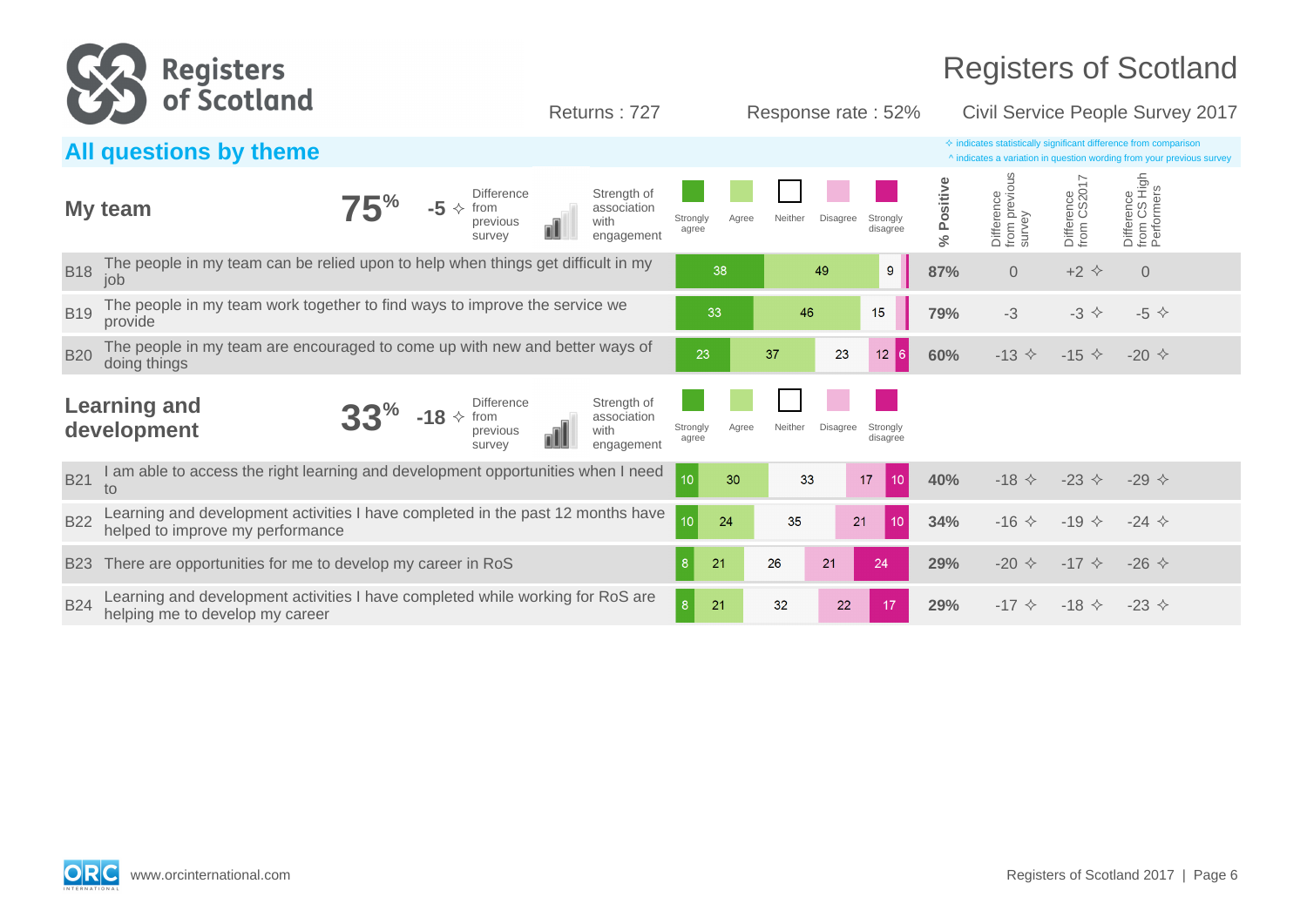

| All questions by theme                                                                                                     |            |                 |                                                 |   |                                                  |                   |       |         |          |                      |                      | $\Diamond$ indicates statistically significant difference from comparison<br>^ indicates a variation in question wording from your previous survey                                 |                           |                                          |  |
|----------------------------------------------------------------------------------------------------------------------------|------------|-----------------|-------------------------------------------------|---|--------------------------------------------------|-------------------|-------|---------|----------|----------------------|----------------------|------------------------------------------------------------------------------------------------------------------------------------------------------------------------------------|---------------------------|------------------------------------------|--|
| Inclusion and fair<br>treatment                                                                                            | $\gamma_0$ | $-11 \diamond$  | <b>Difference</b><br>from<br>previous<br>survey | ℿ | Strength of<br>association<br>with<br>engagement | Strongly<br>agree | Agree | Neither | Disagree | Strongly<br>disagree | Positive<br>$\aleph$ | Difference<br>from previous<br>survey                                                                                                                                              | Difference<br>from CS2017 | Difference<br>from CS High<br>Performers |  |
| I am treated fairly at work<br><b>B25</b>                                                                                  |            |                 |                                                 |   |                                                  | 22                |       | 51      | 17       | $\mathbf{7}$         | 73%                  | $-9$ $\diamond$                                                                                                                                                                    | $-7$ $\Leftrightarrow$    | $-10 \div$                               |  |
| I am treated with respect by the people I work with<br><b>B26</b>                                                          |            |                 |                                                 |   |                                                  | 27                |       | 58      |          | 11                   | 84%                  | $-3$                                                                                                                                                                               | $\overline{0}$            | $-3$ $\diamond$                          |  |
| I feel valued for the work I do<br><b>B27</b>                                                                              |            |                 |                                                 |   |                                                  | 14                | 30    | 22      | 20       | 14                   | 44%                  | -20 $\Diamond$                                                                                                                                                                     | $-21$ $\diamond$          | $-28$ $\diamond$                         |  |
| I think that RoS respects individual differences (e.g. cultures, working styles,<br><b>B28</b><br>backgrounds, ideas, etc) |            |                 |                                                 |   |                                                  | 18                |       | 48      | 24       | $\overline{7}$       | 66%                  | $-12$ $\diamond$                                                                                                                                                                   | $-10 \div$                | $-14 \diamond$                           |  |
| <b>Resources and</b><br>workload*                                                                                          | 70         | $-12 \div$ from | <b>Difference</b><br>previous<br>survey         | ₪ | Strength of<br>association<br>with<br>engagement | Strongly<br>agree | Agree | Neither | Disagree | Strongly<br>disagree |                      | *This theme score is based on one fewer question in this year's<br>survey. Previous survey scores have been recalculated on this<br>basis, to allow for the theme trend comparison |                           |                                          |  |
| I get the information I need to do my job well<br><b>B29</b>                                                               |            |                 |                                                 |   |                                                  | $\overline{7}$    | 48    |         | 22       | $\overline{6}$<br>18 | 55%                  | $-16$ $\Diamond$                                                                                                                                                                   | $-14$ $\diamond$          | $-19 \diamond$                           |  |
| I have clear work objectives<br><b>B30</b>                                                                                 |            |                 |                                                 |   |                                                  |                   | 46    |         | 21       | $\overline{7}$<br>17 | 54%                  | $-15$ $\diamond$                                                                                                                                                                   | $-21$ $\diamond$          | $-26$ $\diamond$                         |  |
| I have the skills I need to do my job effectively<br><b>B31</b>                                                            |            |                 |                                                 |   |                                                  | 21                |       | 59      |          | 13                   | 80%                  | $-9$ $\diamond$                                                                                                                                                                    | $-8$ $\Leftrightarrow$    | $-11$ $\diamond$                         |  |
| I have the tools I need to do my job effectively<br>B32                                                                    |            |                 |                                                 |   |                                                  | 11                | 51    |         | 18       | 14<br>∎6             | 62%                  | $-15 \diamond$                                                                                                                                                                     | $-8$ $\leftrightarrow$    | $-15 \diamond$                           |  |
| I have an acceptable workload<br><b>B33</b>                                                                                |            |                 |                                                 |   |                                                  | 9                 | 55    |         | 20       | $12 \overline{5}$    | 64%                  | $-8$ $\leftrightarrow$                                                                                                                                                             | $+3$ $\Diamond$           | $-3$ $\diamond$                          |  |
| I achieve a good balance between my work life and my private life<br><b>B34</b>                                            |            |                 |                                                 |   |                                                  | 18                |       | 56      |          | 8 <sup>1</sup><br>14 | 75%                  | $-9$ $\diamond$                                                                                                                                                                    | $+7$ $\diamond$           | $+1$                                     |  |

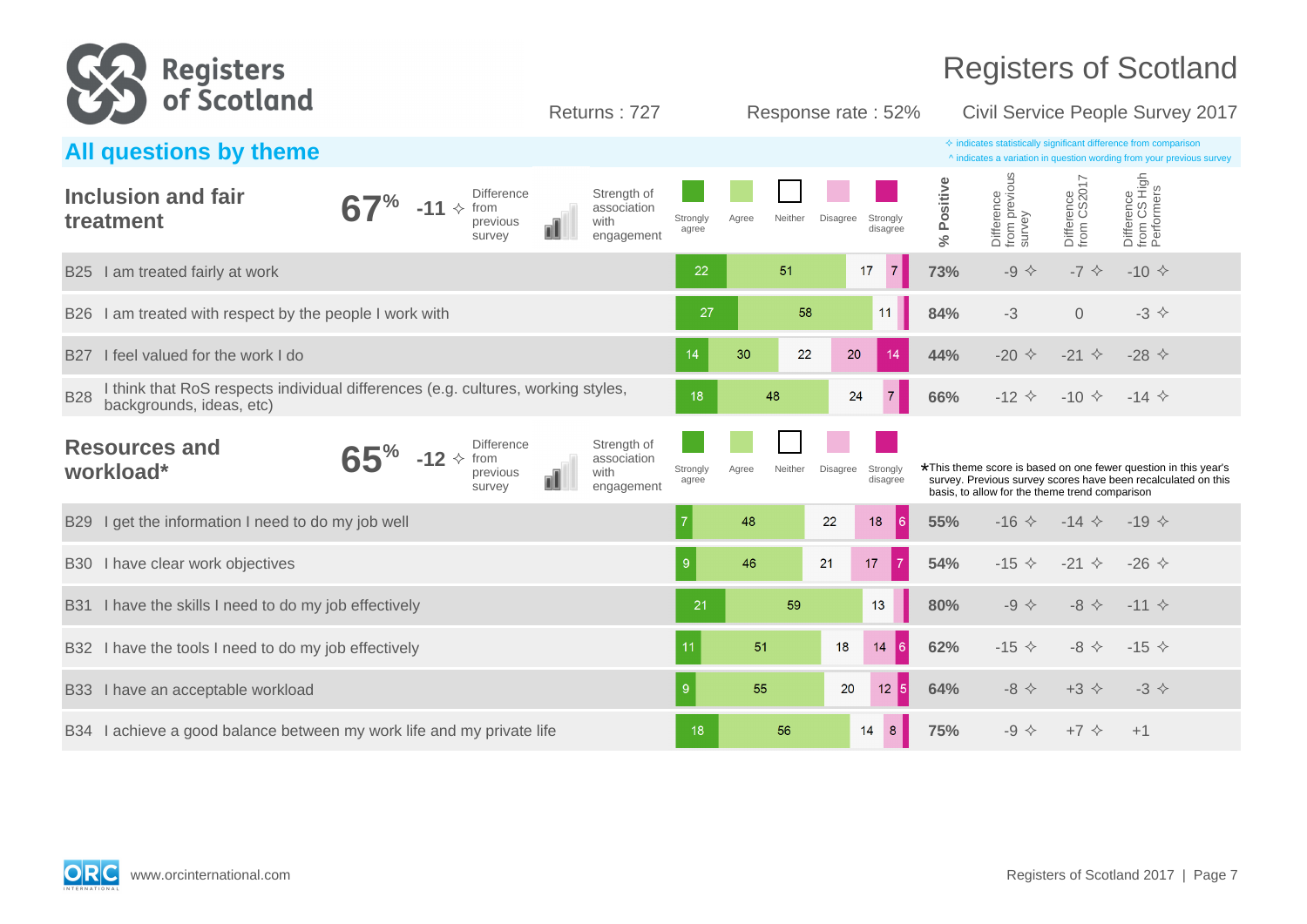

| All questions by theme                                                                                                                                               | $\Diamond$ indicates statistically significant difference from comparison<br>^ indicates a variation in question wording from your previous survey                                                                                                              |
|----------------------------------------------------------------------------------------------------------------------------------------------------------------------|-----------------------------------------------------------------------------------------------------------------------------------------------------------------------------------------------------------------------------------------------------------------|
| Strength of<br><b>Difference</b><br><b>Pay and benefits</b><br>$-20 \div$<br>from<br>association<br>with<br>previous<br>ℿ<br>engagement<br>survey                    | Difference<br>from previous<br>survey<br>Difference<br>from CS High<br>Performers<br>Difference<br>from CS2017<br>Positive<br>Strongly<br>Neither<br>Disagree<br>Strongly<br>Agree<br>disagree<br>agree<br>$\aleph$                                             |
| I feel that my pay adequately reflects my performance<br><b>B35</b>                                                                                                  | $-21$ $\diamond$<br>32%<br>$+2$<br>5<br>28<br>21<br>22<br>$-5$ $\leftrightarrow$<br>25                                                                                                                                                                          |
| I am satisfied with the total benefits package<br><b>B36</b>                                                                                                         | 5<br>30<br>20<br>26<br>34%<br>$-21$ $\diamond$<br>$-6$ $\leftrightarrow$<br>19<br>$+1$                                                                                                                                                                          |
| Compared to people doing a similar job in other organisations I feel my pay is<br><b>B37</b><br>reasonable                                                           | 27<br>24<br>20<br>34%<br>$-17$ $\diamond$<br>$+8$ $\Diamond$<br>23<br>$+1$                                                                                                                                                                                      |
| <b>Leadership and</b><br>Strength of<br><b>Difference</b><br>$6\%$<br>$-18 \div$ from<br>association<br>managing change*<br>with<br>previous<br>survey<br>engagement | *This theme score is based on one fewer question in this year's<br>Neither<br>Strongly<br>Agree<br>Disagree<br>Strongly<br>survey. Previous survey scores have been recalculated on this<br>agree<br>disagree<br>basis, to allow for the theme trend comparison |
| Senior managers in RoS are sufficiently visible<br><b>B38</b>                                                                                                        | 26%<br>$-13$ $\diamond$<br>22<br>20<br>27<br>27<br>$-34 \diamond$<br>$-43 \diamond$                                                                                                                                                                             |
| I believe the actions of senior managers are consistent with RoS' values<br><b>B39</b>                                                                               | 23%<br>20<br>37<br>17<br>23<br>$-17$ $\diamond$<br>$-31 \diamond$<br>$-37 \diamond$                                                                                                                                                                             |
| I believe that the Board has a clear vision for the future of RoS<br>B40                                                                                             | 28<br>32<br>15<br>20<br>33%<br>$-19$ $\diamond$<br>$-16 \div$<br>$-21$ $\diamond$                                                                                                                                                                               |
| Overall, I have confidence in the decisions made by RoS' senior managers<br><b>B41</b>                                                                               | $-26$ $\diamond$<br>19<br>26<br>24<br>27<br>22%<br>$-20 \diamond$<br>$-32 \diamond$                                                                                                                                                                             |
| I feel that change is managed well in RoS<br><b>B42</b>                                                                                                              | 20<br>23<br>31<br>24<br>22%<br>-19 $\triangle$<br>$-12$ $\diamond$<br>$-19 \diamond$                                                                                                                                                                            |
| When changes are made in RoS they are usually for the better<br>B43                                                                                                  | 20<br>32<br>23<br>21<br>23%<br>$-20 \diamond$<br>$-10 \div$<br>$-17$ $\diamond$                                                                                                                                                                                 |
| RoS keeps me informed about matters that affect me<br><b>B44</b>                                                                                                     | 33<br>36%<br>$-21$ $\diamond$<br>$-28$ $\diamond$<br>24<br>24<br>$-21$ $\diamond$<br>16                                                                                                                                                                         |
| I have the opportunity to contribute my views before decisions are made that<br><b>B45</b><br>affect me                                                              | 25<br>28<br>21%<br>$-18$ $\Diamond$<br>$-18$ $\Diamond$<br>$-27$ $\diamond$<br>19<br>26                                                                                                                                                                         |
| B46 I think it is safe to challenge the way things are done in RoS                                                                                                   | 25<br>21<br>24<br>26<br>25%<br>$-18$ $\Diamond$<br>$-21$ $\diamond$<br>$-27$ $\diamond$                                                                                                                                                                         |

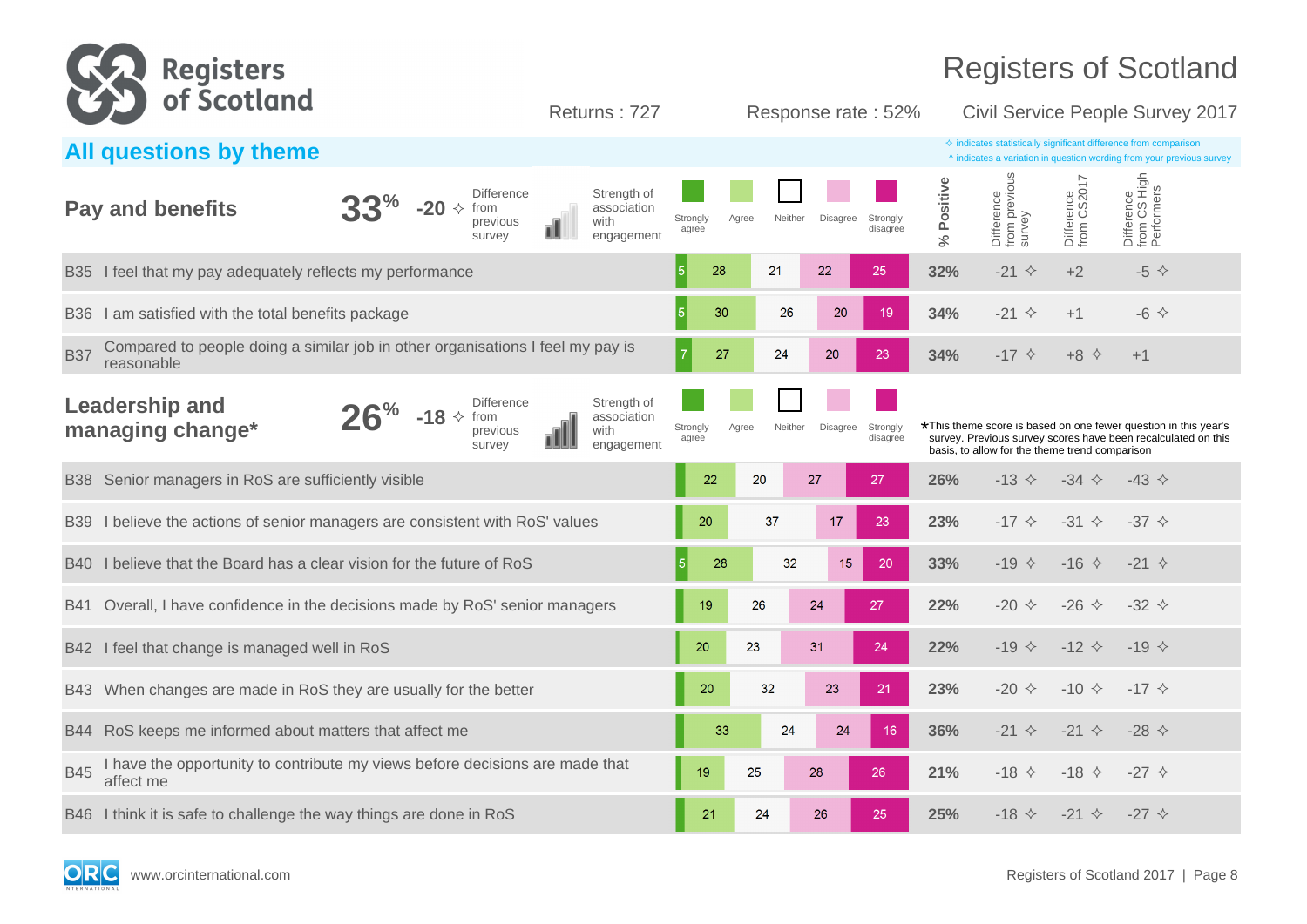

|            | All questions by theme                                                                     |                   |       |                     |                                  |            |                                       |                           | $\Diamond$ indicates statistically significant difference from comparison<br>^ indicates a variation in question wording from your previous survey |
|------------|--------------------------------------------------------------------------------------------|-------------------|-------|---------------------|----------------------------------|------------|---------------------------------------|---------------------------|----------------------------------------------------------------------------------------------------------------------------------------------------|
|            | <b>Engagement</b>                                                                          | Strongly<br>agree | Agree | Neither             | Disagree<br>Strongly<br>disagree | % Positive | Difference<br>from previous<br>survey | Difference<br>from CS2017 | Difference<br>from CS High<br>Performers                                                                                                           |
|            | B47 I am proud when I tell others I am part of RoS                                         | 8                 | 31    | 41                  | 13<br>6                          | 39%        | $-17$ $\diamond$                      | -22 $\leftrightarrow$     | -29 $\diamond$                                                                                                                                     |
|            | B48 I would recommend RoS as a great place to work                                         |                   | 32    | 32                  | 10 <sup>1</sup><br>16            | 43%        | $-19$ $\diamond$                      | $-12$ $\diamond$          | $-20 \diamond$                                                                                                                                     |
| B49        | I feel a strong personal attachment to RoS                                                 | 10 <sup>°</sup>   | 27    | 34                  | 19<br>10 <sup>°</sup>            | 36%        | $-9$ $\diamond$                       | $-13$ $\diamond$          | -20 $\Diamond$                                                                                                                                     |
|            | B50 RoS inspires me to do the best in my job                                               |                   | 24    | 36                  | 21<br>12                         | 32%        | $-16$ $\diamond$                      | $-16 \diamond$            | $-23$ $\diamond$                                                                                                                                   |
| <b>B51</b> | RoS motivates me to help it achieve its objectives                                         | 6                 | 23    | 35                  | 23<br>12                         | 29%        | $-15$ $\diamond$                      | $-17$ $\diamond$          | $-24$ $\diamond$                                                                                                                                   |
|            | <b>Taking action</b>                                                                       | Strongly<br>agree | Agree | Disagree<br>Neither | Strongly<br>disagree             |            |                                       |                           |                                                                                                                                                    |
| <b>B52</b> | believe that senior managers in RoS will take action on the results from this<br>survey    | 19                | 24    | 22                  | 33                               | 21%        | $-17$ $\diamond$                      | $-29$ $\diamond$          | $-37 \diamond$                                                                                                                                     |
| <b>B53</b> | Where I work, I think effective action has been taken on the results of the last<br>survey | $\blacksquare$ 10 | 42    | 22                  | 23                               | 13%        | $-16$ $\diamond$                      | $-24$ $\diamond$          | $-32 \div$                                                                                                                                         |

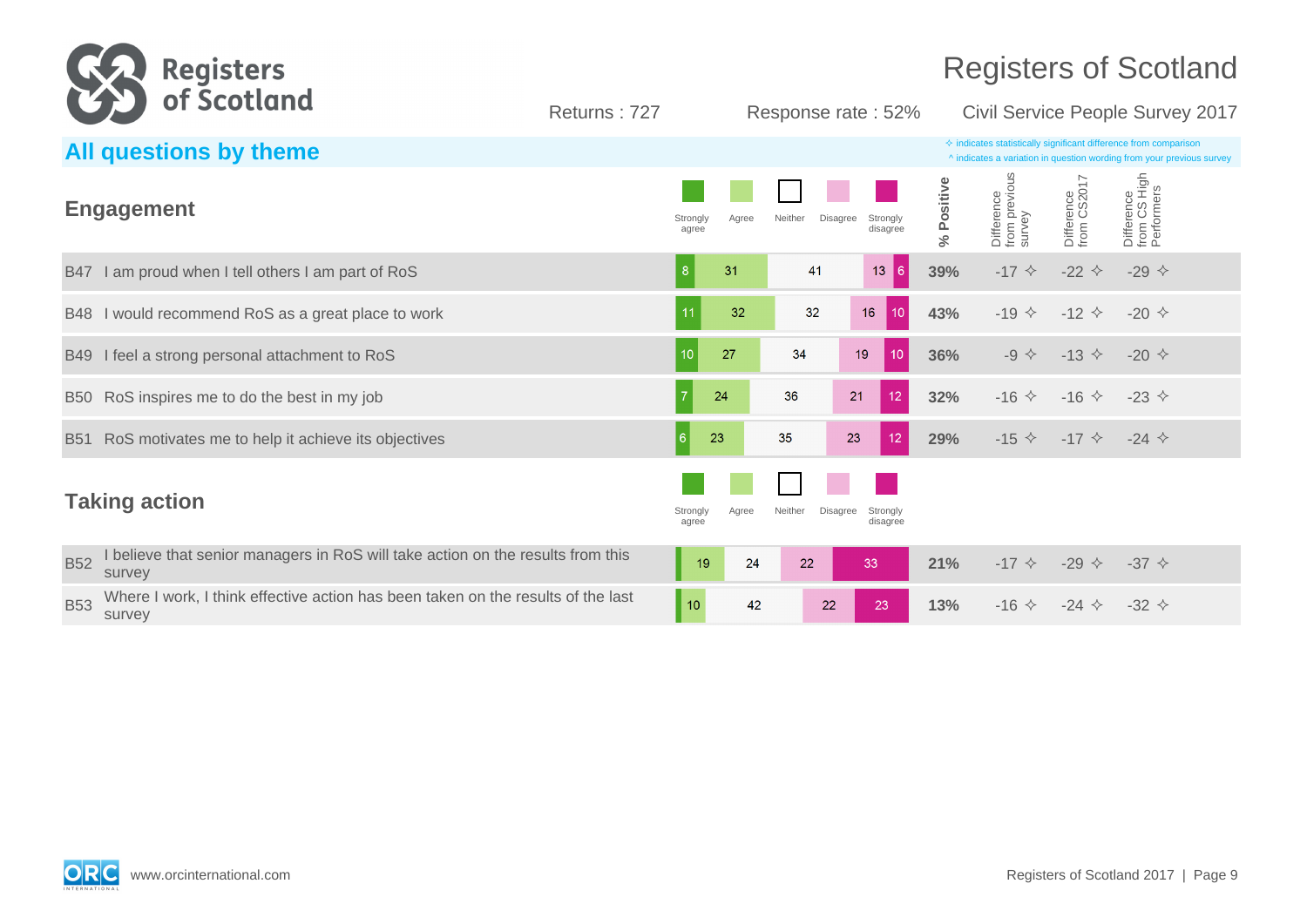

|            | All questions by theme                                                                                         |                   |       |                                                    |                  |                                       |                           | $\Diamond$ indicates statistically significant difference from comparison<br>^ indicates a variation in question wording from your previous survey |
|------------|----------------------------------------------------------------------------------------------------------------|-------------------|-------|----------------------------------------------------|------------------|---------------------------------------|---------------------------|----------------------------------------------------------------------------------------------------------------------------------------------------|
|            | <b>Organisational culture</b>                                                                                  | Strongly<br>agree | Agree | Neither<br>Disagree<br>Strongly<br>disagree        | Positive<br>$\%$ | Difference<br>from previous<br>survey | Difference<br>from CS2017 | Difference<br>from CS High<br>Performers                                                                                                           |
|            | B54 I am trusted to carry out my job effectively                                                               | 24                |       | 63<br>8                                            | 86%              | $-4$ $\Leftrightarrow$                | $-2$ $\leftrightarrow$    | $-4$ $\Leftrightarrow$                                                                                                                             |
| <b>B55</b> | I believe I would be supported if I try a new idea, even if it may not work                                    | 12                | 42    | 28<br>13<br>16.                                    | 53%              | $-16$ $\diamond$                      | $-17$ $\diamond$          | $-22 \div$                                                                                                                                         |
| <b>B56</b> | In RoS, people are encouraged to speak up when they identify a serious policy or<br>delivery risk              | $ 8\rangle$       | 34    | 24<br>19<br>14                                     | 42%              | <b>New</b>                            | $-24$ $\Leftrightarrow$   | -29 $\Diamond$                                                                                                                                     |
| <b>B57</b> | I feel able to challenge inappropriate behaviour in the workplace                                              |                   | 41    | 15<br>$\overline{9}$<br>28                         | 48%              | <b>New</b>                            | $-15 \diamond$            | $-20 \diamond$                                                                                                                                     |
| <b>B58</b> | RoS is committed to creating a diverse and inclusive workplace                                                 | 10                | 48    | 75<br>31                                           | 58%              | <b>New</b>                            | $-16$ $\triangle$         | -20 $\Diamond$                                                                                                                                     |
|            | <b>Leadership statement</b>                                                                                    | Strongly<br>agree | Agree | Neither<br><b>Disagree</b><br>Strongly<br>disagree |                  |                                       |                           |                                                                                                                                                    |
| <b>B59</b> | Senior managers in RoS actively role model the behaviours set out in the Civil<br>Service Leadership Statement | 18                |       | 47<br>16<br>17                                     | 21%              | $-12$ $\diamond$                      | $-26$ $\diamond$          | $-34$ $\diamond$                                                                                                                                   |
| <b>B60</b> | My manager actively role models the behaviours set out in the Civil Service<br><b>Leadership Statement</b>     | 10 <sup>°</sup>   | 36    | 9 <sub>6</sub><br>38                               | 46%              | $-12$ $\diamond$                      | $-20 \diamond$            | $-26$ $\diamond$                                                                                                                                   |
|            | <b>Civil Service vision</b>                                                                                    | Strongly<br>agree | Agree | Neither<br><b>Disagree</b><br>Strongly<br>disagree |                  |                                       |                           |                                                                                                                                                    |
| <b>B61</b> | I am aware of the Civil Service vision for 'A Brilliant Civil Service'                                         | 16                | 24    | 43<br>16                                           | 18%              | <b>New</b>                            | -25 $\diamond$            | -38 $\diamond$                                                                                                                                     |
| <b>B62</b> | I understand how my work contributes to helping us become 'A Brilliant Civil<br>Service'                       | 13                | 32    | 38<br>15                                           | 15%              | <b>New</b>                            | $-22 \div$                | $-30 \diamond$                                                                                                                                     |

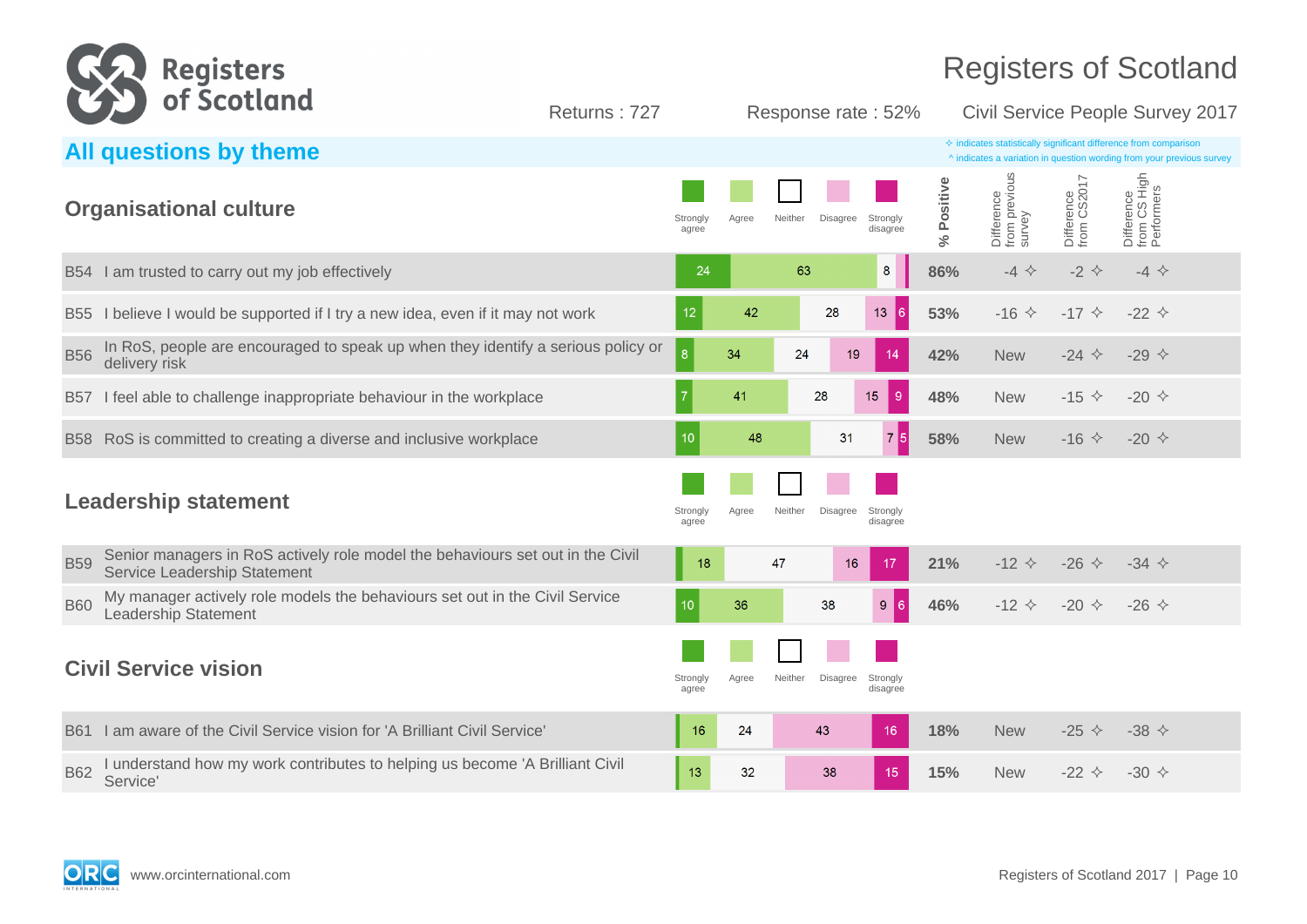

Returns : 727 Response rate : 52% Civil Service People Survey 2017

| All questions by theme |         |         |         |          |                                                                                                                                                                                                                                                                                                          |                  | $\Leftrightarrow$ indicates statistically significant difference from comparison<br>^ indicates a variation in question wording from your previous survey |  |
|------------------------|---------|---------|---------|----------|----------------------------------------------------------------------------------------------------------------------------------------------------------------------------------------------------------------------------------------------------------------------------------------------------------|------------------|-----------------------------------------------------------------------------------------------------------------------------------------------------------|--|
| Wellbeing              | $0 - 4$ | $5 - 6$ | $7 - 8$ | $9 - 10$ | $\frac{1}{2}$ and $\frac{1}{2}$ and $\frac{1}{2}$ and $\frac{1}{2}$ and $\frac{1}{2}$ and $\frac{1}{2}$ and $\frac{1}{2}$ and $\frac{1}{2}$ and $\frac{1}{2}$ and $\frac{1}{2}$ and $\frac{1}{2}$ and $\frac{1}{2}$ and $\frac{1}{2}$ and $\frac{1}{2}$ and $\frac{1}{2}$ and $\frac{1}{2}$ a<br>≪ ہے ہو | o a<br>S<br>iffe | $\frac{1}{2}$ in $\frac{1}{2}$<br>iiffer                                                                                                                  |  |

Unlike the questions B01-B62 which ask people to rate their agreement from strongly agree to strongly disagree, the four wellbeing questions use a 11-point scale. The scale ranges from 0 to 10 for each question, where 0 is equivalent to 'not at all' (e.g. 'not at all satisfied' or 'not at all worthwhile') and where 10 is equivalent to 'completely' (e.g. 'completely satisfied' or 'completely anxious').

For questions W01, W02 and W03 the percent positive is the proportion answering 7, 8, 9 or 10 to each question.

| W01 Overall, how satisfied are you with your life nowadays?                                              | 17              | 21      | 50      | 12 <sup>°</sup> | 62% | $-8$ $\leftrightarrow$ | $-4$ $\leftrightarrow$ | $-6$ $\leftrightarrow$ |  |
|----------------------------------------------------------------------------------------------------------|-----------------|---------|---------|-----------------|-----|------------------------|------------------------|------------------------|--|
| Overall, to what extent do you feel that the things you do in your life are<br><b>W02</b><br>worthwhile? | 12 <sup>1</sup> | 24      | 44      | 19              | 63% | $-12 \diamond$         | $-8 \diamondsuit$      | $-10 \diamond$         |  |
| W03 Overall, how happy did you feel yesterday?                                                           | 19              | 21      | 42      | $\overline{18}$ | 60% | $-9 \Leftrightarrow$   | $-3 \diamondsuit$      | $-5 \diamond$          |  |
| For question W04 the percent positive is the proportion answering 0, 1, 2 or 3 to the question.          | $0 - 1$         | $2 - 3$ | $4 - 5$ | $6 - 10$        |     |                        |                        |                        |  |
| W04 Overall, how anxious did you feel yesterday?                                                         | 22              | 26      | 23      | 29              | 48% | $-7$ $\diamondsuit$    | $-1$                   | $-4$ $\diamond$        |  |

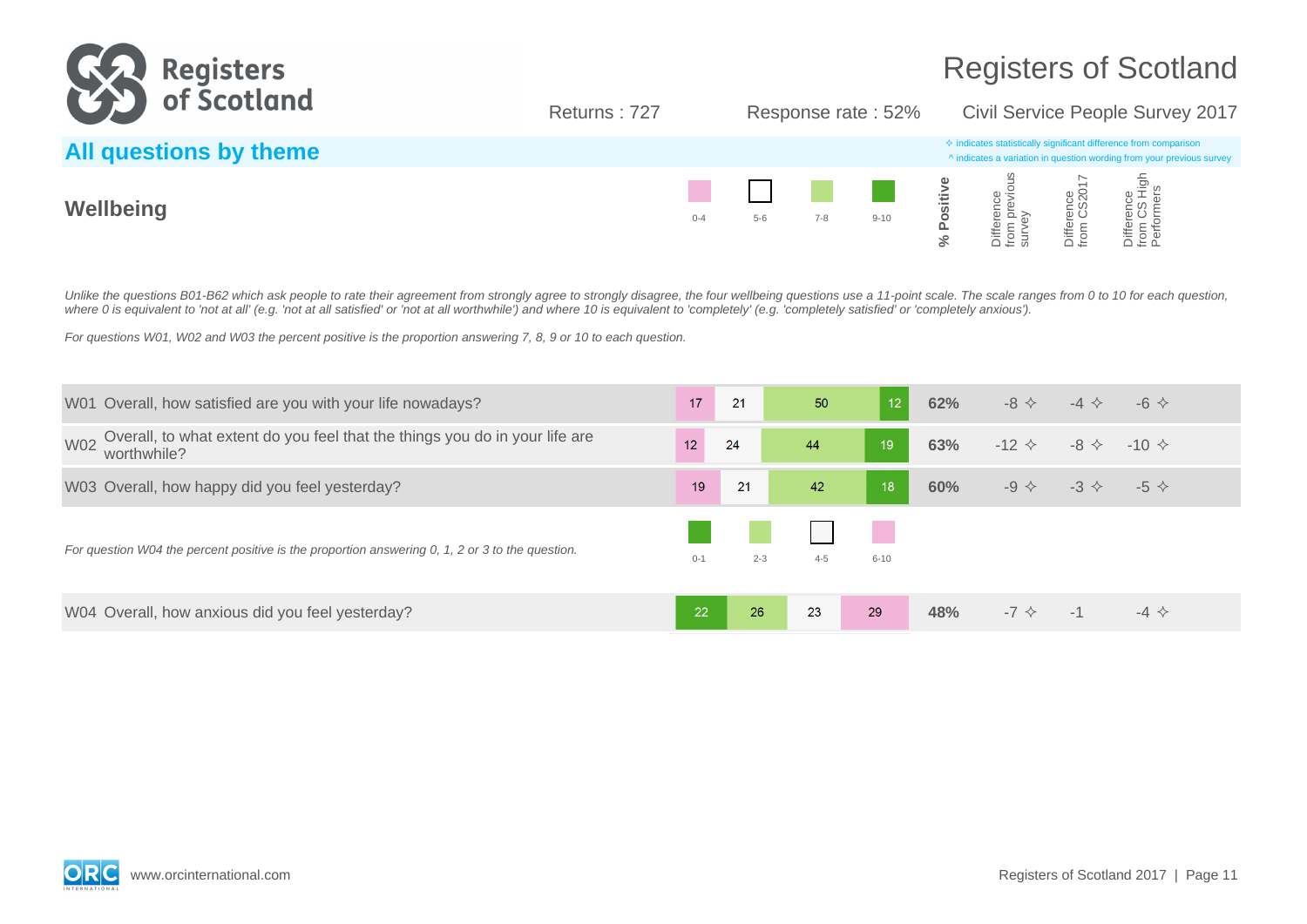| <b>Registers</b>                                                                                                              |                                         |       |                    | <b>Registers of Scotland</b> |                                    |                           |                                                                                                                                                    |  |
|-------------------------------------------------------------------------------------------------------------------------------|-----------------------------------------|-------|--------------------|------------------------------|------------------------------------|---------------------------|----------------------------------------------------------------------------------------------------------------------------------------------------|--|
| of Scotland                                                                                                                   | Returns: 727                            |       | Response rate: 52% |                              | Civil Service People Survey 2017   |                           |                                                                                                                                                    |  |
| All questions by theme                                                                                                        |                                         |       |                    |                              |                                    |                           | $\diamond$ indicates statistically significant difference from comparison<br>^ indicates a variation in question wording from your previous survey |  |
| Your plans for the future                                                                                                     |                                         |       |                    |                              |                                    |                           |                                                                                                                                                    |  |
| C01. Which of the following statements most reflects your current thoughts about<br>working for RoS?                          |                                         |       |                    |                              | Difference from<br>previous survey | Difference from<br>CS2017 | Difference from<br>CS High<br>Performers                                                                                                           |  |
|                                                                                                                               | I want to leave RoS as soon as possible |       |                    | 9%                           | $+3$                               | $+1$                      | $-2$ $\diamond$                                                                                                                                    |  |
| I want to leave RoS within the next 12 months                                                                                 |                                         |       |                    | 14%                          | $+5$ $\diamond$                    | $\overline{O}$            | $-4$ $\Leftrightarrow$                                                                                                                             |  |
| I want to stay working for RoS for at least the next year                                                                     |                                         |       |                    | 23%                          | $-2$                               | $-11$ $\diamond$          | $-16$ $\Diamond$                                                                                                                                   |  |
| I want to stay working for RoS for at least the next three years                                                              |                                         |       |                    | 53%                          | $-6$                               | $+10 \div$                | $+1$                                                                                                                                               |  |
| <b>The Civil Service Code</b>                                                                                                 |                                         |       |                    |                              |                                    |                           |                                                                                                                                                    |  |
| Differences are based on '% Yes' score                                                                                        |                                         | % Yes | $\%$ No            | % Yes                        | Difference from<br>previous survey | Difference from<br>CS2017 | Difference from<br>CS High<br>Performers                                                                                                           |  |
| D01. Are you aware of the Civil Service Code?                                                                                 |                                         | 86    | 14                 | 86%                          | $+2$                               | $-6$ $\Leftrightarrow$    | -9 $\diamond$                                                                                                                                      |  |
| D02. Are you aware of how to raise a concern under the Civil Service Code?                                                    |                                         | 60    | 40                 | 60%                          | $+2$                               | $-8$ $\leftrightarrow$    | $-14$ $\diamond$                                                                                                                                   |  |
| D03. Are you confident that if you raised a concern under the Civil Service Code in<br>RoS it would be investigated properly? |                                         | 59    | 41                 | 59%                          | $-12$ $\diamond$                   | $-11$ $\diamond$          | $-17$ $\diamond$                                                                                                                                   |  |



**Contract Contract Contract Contract**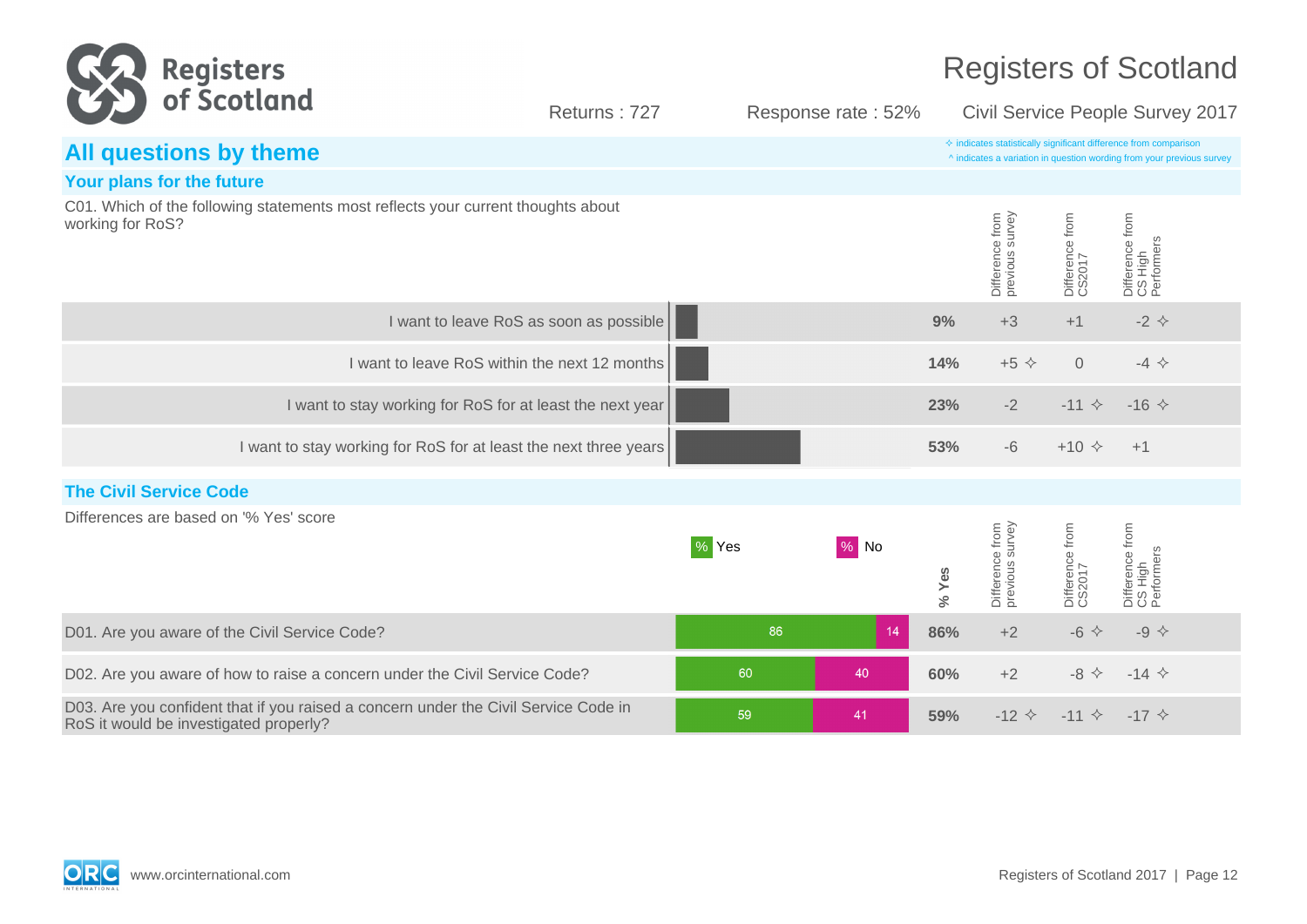

 $11$ 

Registers of Scotland

### Returns : 727 Response rate : 52% Civil Service People Survey 2017

^ indicates a variation in question wording from your previous survey

## **All questions by theme indicates statistically significant difference from comparison**

### **Discrimination, harassment and bullying**

E01. During the past 12 months have you personally experienced discrimination at work?

|               | %<br>Yes | %<br>No | % Prefer not to say |    |
|---------------|----------|---------|---------------------|----|
| 2017          | 8        | 83      |                     | 9  |
| 2016          | 8        | 87      |                     | -5 |
| <b>CS2017</b> | 12       | 80      |                     | 8  |

E03. During the past 12 months have you personally experienced bullying or harassment at work?

| 2017          | ο  | 84 |  |
|---------------|----|----|--|
| 2016          | 6  | 91 |  |
| <b>CS2017</b> | 44 | 82 |  |

For respondents who selected 'Yes' to question E03. E05. Did you report the bullying and harassment you experienced?

|      | %<br>Yes | %<br>No | % Prefer not to say |
|------|----------|---------|---------------------|
| 2017 |          |         |                     |

| 2016          | n e<br>. . | ~- |           |
|---------------|------------|----|-----------|
| <b>CS2017</b> |            |    | . .<br>15 |

For respondents who selected 'Yes' to question E03. E06. In your opinion, has this issue been resolved?



For respondents who selected 'Yes' to question E01.

E02. On which of the following grounds have you personally experienced discrimination at work in the past 12 months? (multiple selection)

|                                                  | <b>Response Count</b> |  |
|--------------------------------------------------|-----------------------|--|
| Age                                              | 15                    |  |
| Caring responsibilities                          | --                    |  |
| <b>Disability</b>                                | $- -$                 |  |
| Ethnic background                                | $- -$                 |  |
| Gender                                           | $- -$                 |  |
| Gender reassignment or perceived gender          | $\qquad \qquad -$     |  |
| Grade, pay band or responsibility level          | 23                    |  |
| Main spoken/written language or language ability | $- -$                 |  |
| Religion or belief                               | $\qquad \qquad -$     |  |
| Sexual orientation                               | $- -$                 |  |
| Social or educational background                 | $- -$                 |  |
| Working location                                 | 10                    |  |
| Working pattern                                  | 14                    |  |
| Any other grounds                                | 10                    |  |
| Prefer not to say                                | $- -$                 |  |

For respondents who selected 'Yes' to question E03.

E04. Who were you bullied or harassed by at work in the past 12 months? (multiple selection)

| 22                | A colleague                               |
|-------------------|-------------------------------------------|
| $\qquad \qquad -$ | Your manager                              |
| $\qquad \qquad -$ | Another manager in my part of RoS         |
| $- -$             | Someone you manage                        |
| 11                | Someone who works for another part of RoS |
| $- -$             | A member of the public                    |
| $- -$             | Someone else                              |
| $- -$             | Prefer not to say                         |

Please note: Counts of fewer than ten responses are suppressed and replaced with '--'



www.orcinternational.com **Registers of Scotland 2017** | Page 13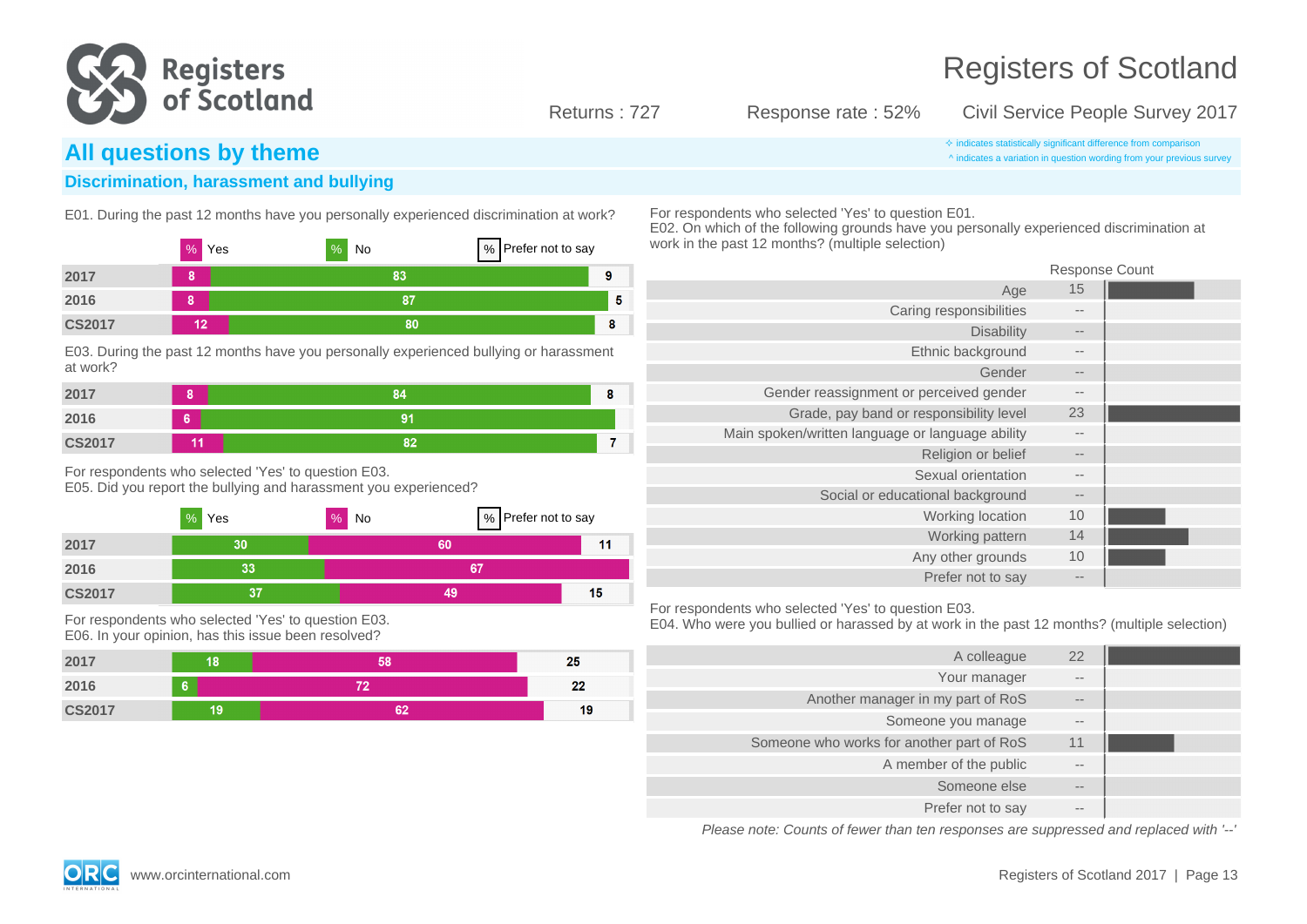

Returns : 727 Response rate : 52% Civil Service People Survey 2017

|                  | All questions by theme                                                                   |                   |       |         |          |                      |        |                                      | $\Diamond$ indicates statistically significant difference from comparison<br>^ indicates a variation in question wording from your previous survey |
|------------------|------------------------------------------------------------------------------------------|-------------------|-------|---------|----------|----------------------|--------|--------------------------------------|----------------------------------------------------------------------------------------------------------------------------------------------------|
|                  | <b>Registers of Scotland questions</b>                                                   | Strongly<br>agree | Agree | Neither | Disagree | Stronaly<br>disagree | ى<br>ج | Difference<br>from previou<br>survey |                                                                                                                                                    |
| F01              | When change is introduced it is communicated by my line manager in a way I<br>understand | 10                |       | 48      | 22       | 14                   | 57%    | $-19$ $\diamond$                     |                                                                                                                                                    |
| F <sub>0</sub> 2 | When changes are being made I am given enough notice                                     |                   | 28    | 27      | 28       | 13                   | 32%    | $-19$ $\diamond$                     |                                                                                                                                                    |
| F <sub>0</sub> 3 | When changes are being made I am given enough suitable training                          |                   | 24    | 29      | 24       | 19                   | 28%    | $-19$ $\diamond$                     |                                                                                                                                                    |
| F <sub>04</sub>  | Communication about the changes in RoS is clear and understandable                       |                   | 24    | 27      | 29       | 17                   | 27%    | $-24$ $\diamond$                     |                                                                                                                                                    |
| F <sub>05</sub>  | understand the outcomes in the people@ros strategy                                       | 5 <sup>5</sup>    | 28    | 36      | 20       | 11                   | 33%    | $-14$ $\diamond$                     |                                                                                                                                                    |
| F <sub>06</sub>  | I understand the commitments in the people@ros strategy                                  |                   | 28    | 36      | 20       | 11                   | 33%    | $-14$ $\diamond$                     |                                                                                                                                                    |

**ORC**